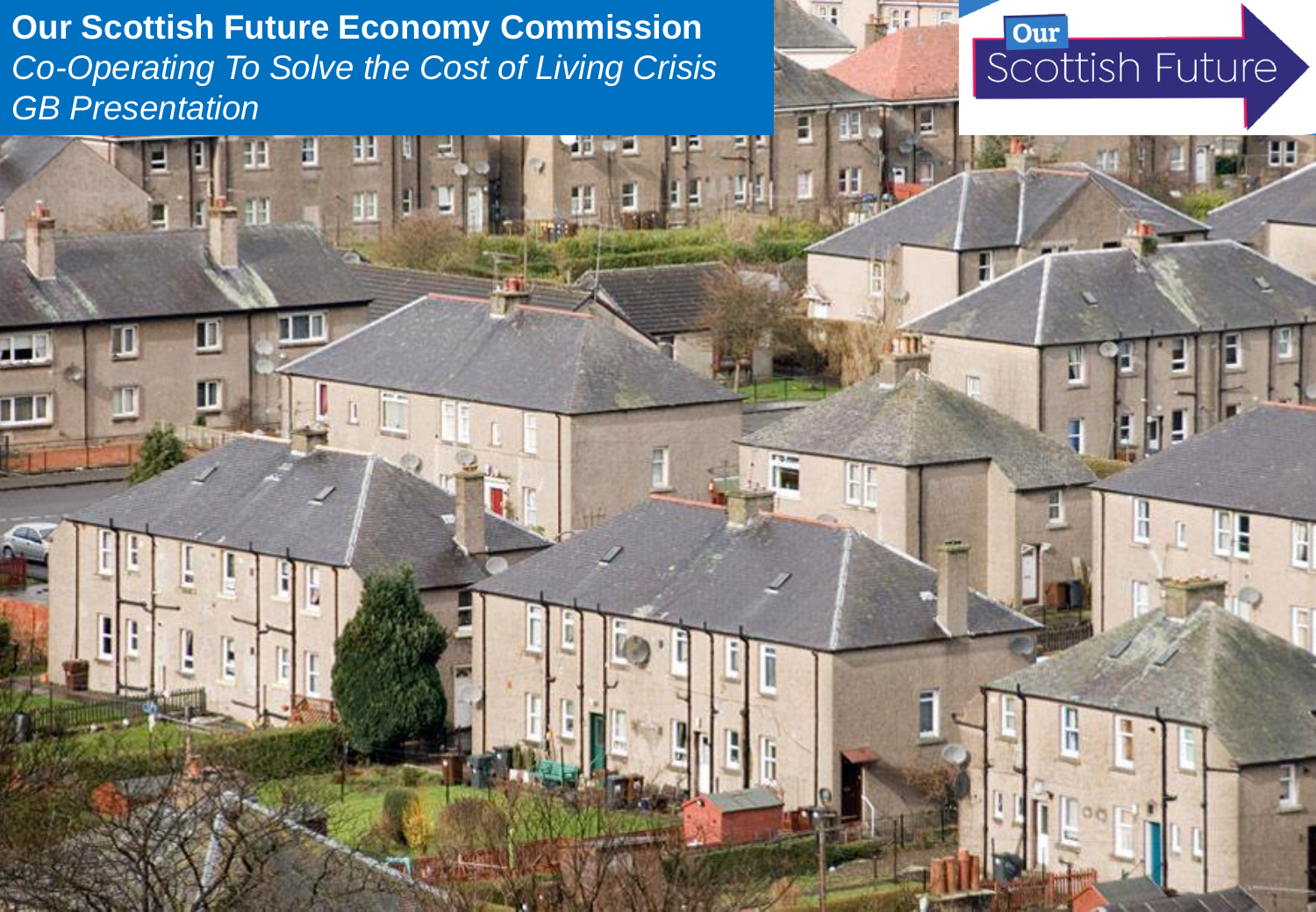

# **All households will feel this squeeze, but an energy price rise even after mitigation will push over half a million more Scots into fuel poverty**

**Forecast Number of Scottish Households in Fuel Poverty by Energy Bill Increase, (# households)**



*Source: Prof Jonathan Bradshaw (York University)*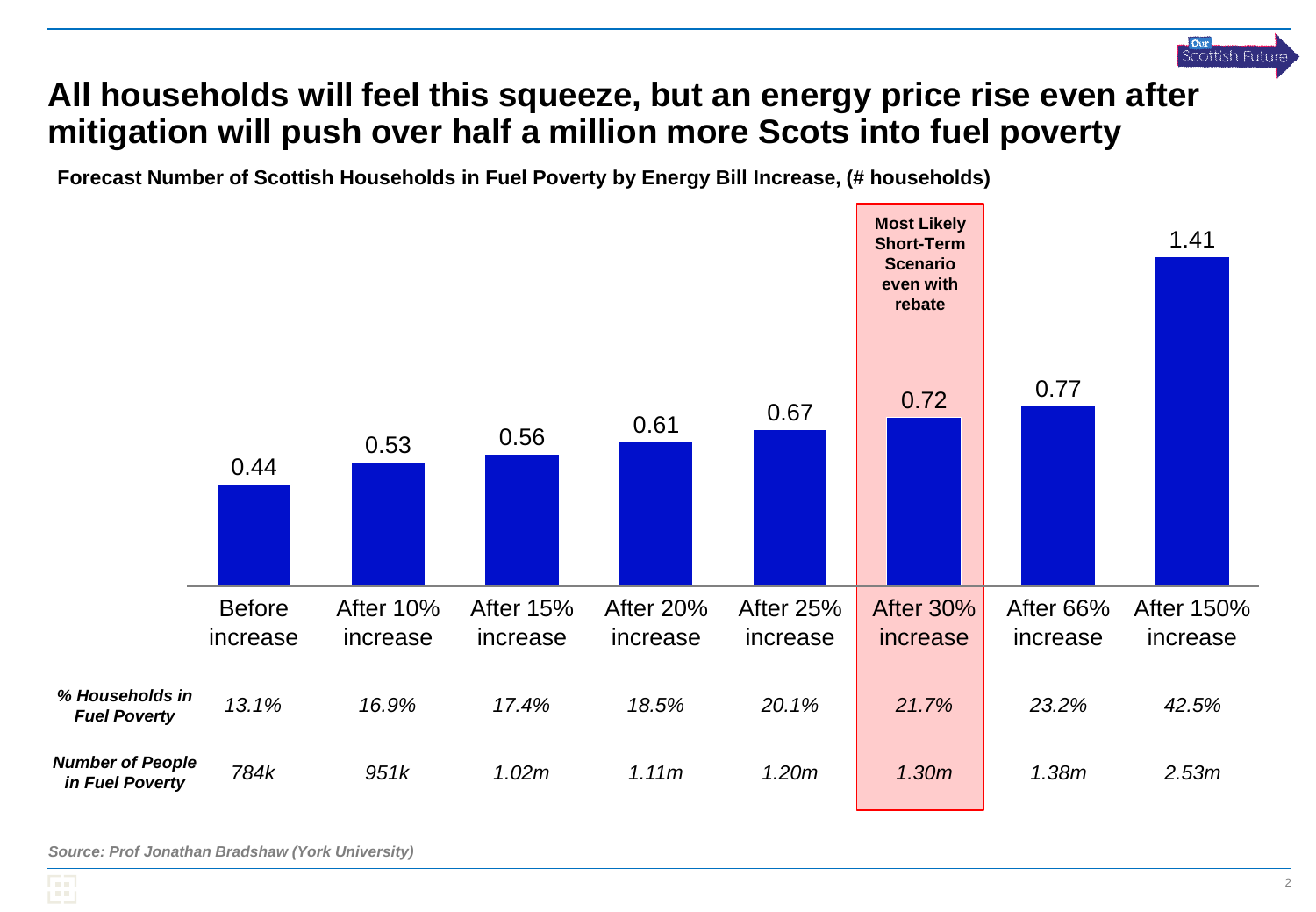

# **We believe cooperation through a real plan for economic change is the way to tackle this – and think voters agree with us**

### **Scots believe that being part of the UK has helped Scotland's response to the pandemic…**

**Do you think that Scotland being part of the UK has helped or harmed Scotland's health response to the pandemic?**



- By a majority of 41% vs 26% Scots think that being part of the UK helped Scotland's health response to the pandemic rather than harmed it – driven primarily by the vaccine, furlough
- This is also true for 'Middle Scotland' (33% vs 26%)

#### **…And on balance its membership of the UK should help Scotland's Economic Recovery**

**Do you think that Scotland being part of the UK will help or hinder Scotland's economic recovery?**



- By a majority of 41% vs 31% Scots think that being part of the UK should help Scotland's economic recovery
- This is also true for 'Middle Scotland' (32% vs 27%)

#### **Therefore a plan for a changed Britain could be better than Independence for Some**

**To what extent do you agree with each of the following statements: A serious plan to change Britain could be more attractive than independence for Scotland?**



- Over 2x as many Scots agree vs disagree that a real plan for change in Britain could be more attractive than independence (47% agree vs 22% total disagree)…
- ... Including c.30% of 2021 SNP List Voters

*Source: OSF Survey February 2022 (2,005 responses)*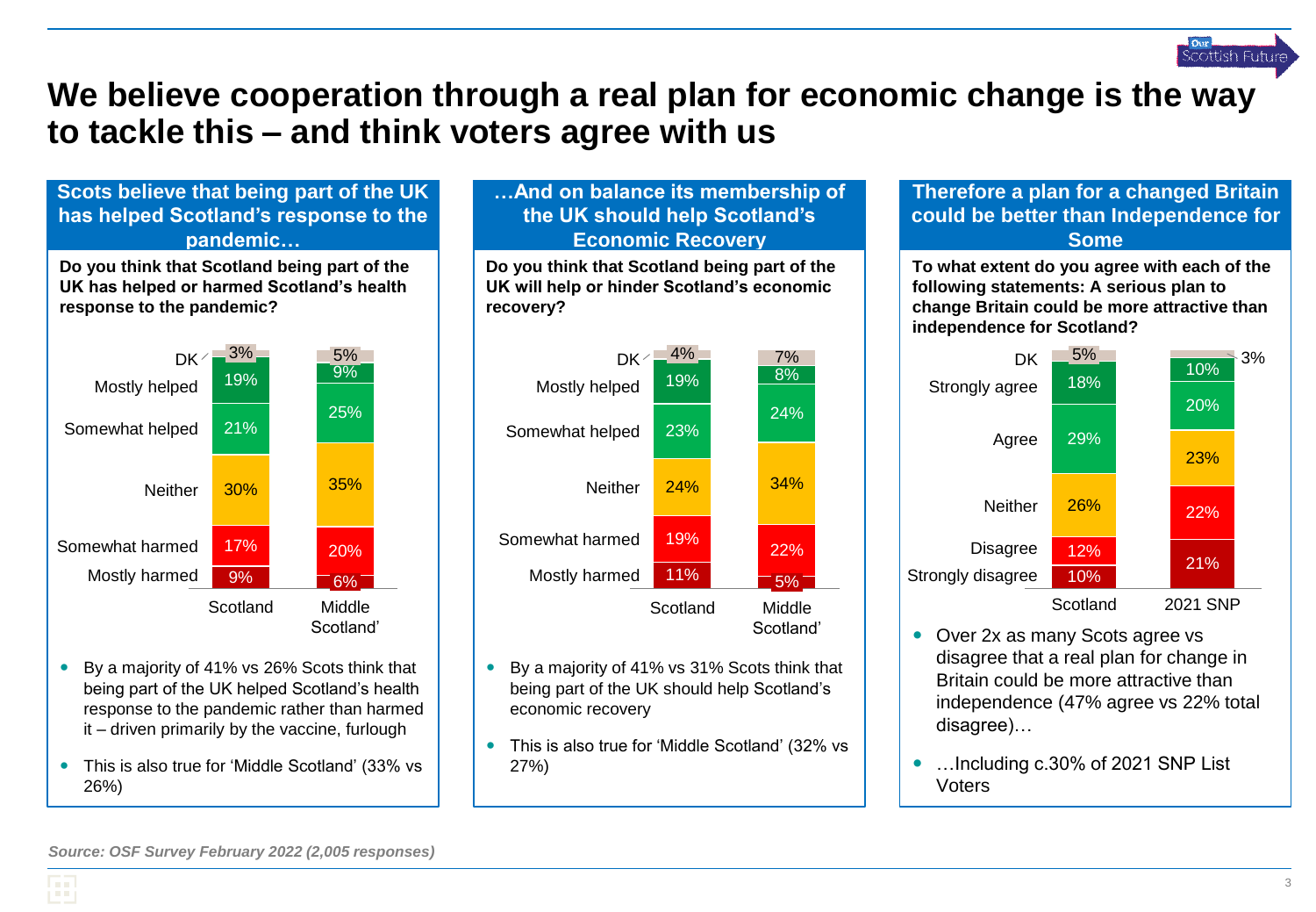

### **Scots – especially those in lower income brackets - expect the Cost of Living Crisis over the next year to inflict more harm their finances than COVID did**

**Impact of Covid vs Cost of Living Crisis on Personal Finances <b>48% of Scots** think their personal finances will

worsen over the next year, **compared to 37%**  who felt Covid made them less financially secure

*How do you feel your personal financial situation is going to change* 



*Since Covid hit, would you say that you are more financially secure or less financially secure?*

*Source: OSF Survey February 2022 (2,005 responses)*

المحا **LEE** L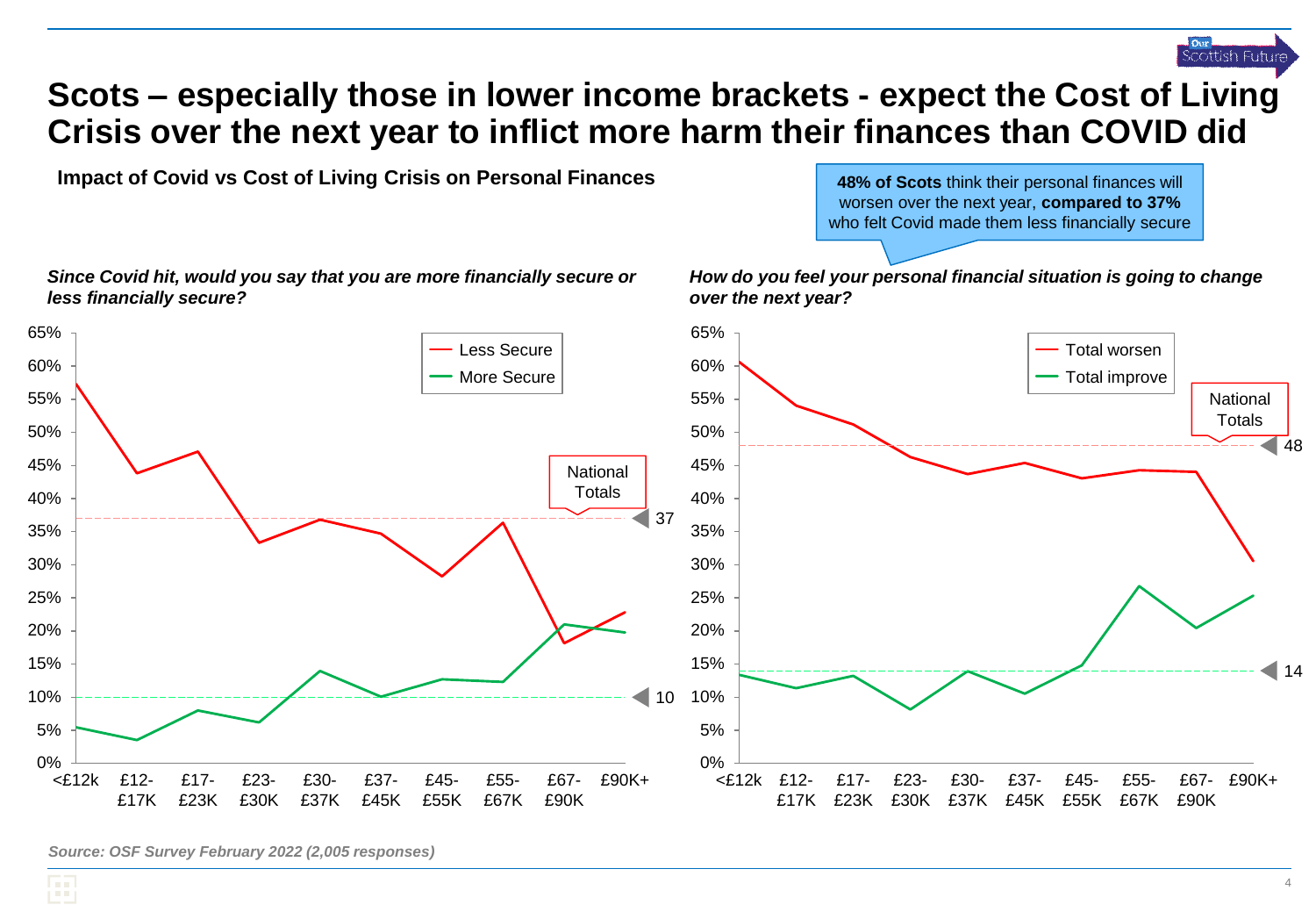

# **The Cost of Living is by far the #1 personal financial fear for Scots of all demographic and income segments**

*Out of the following, what are your top 3 fears relating to your personal finances and worklife? % included in top 3*

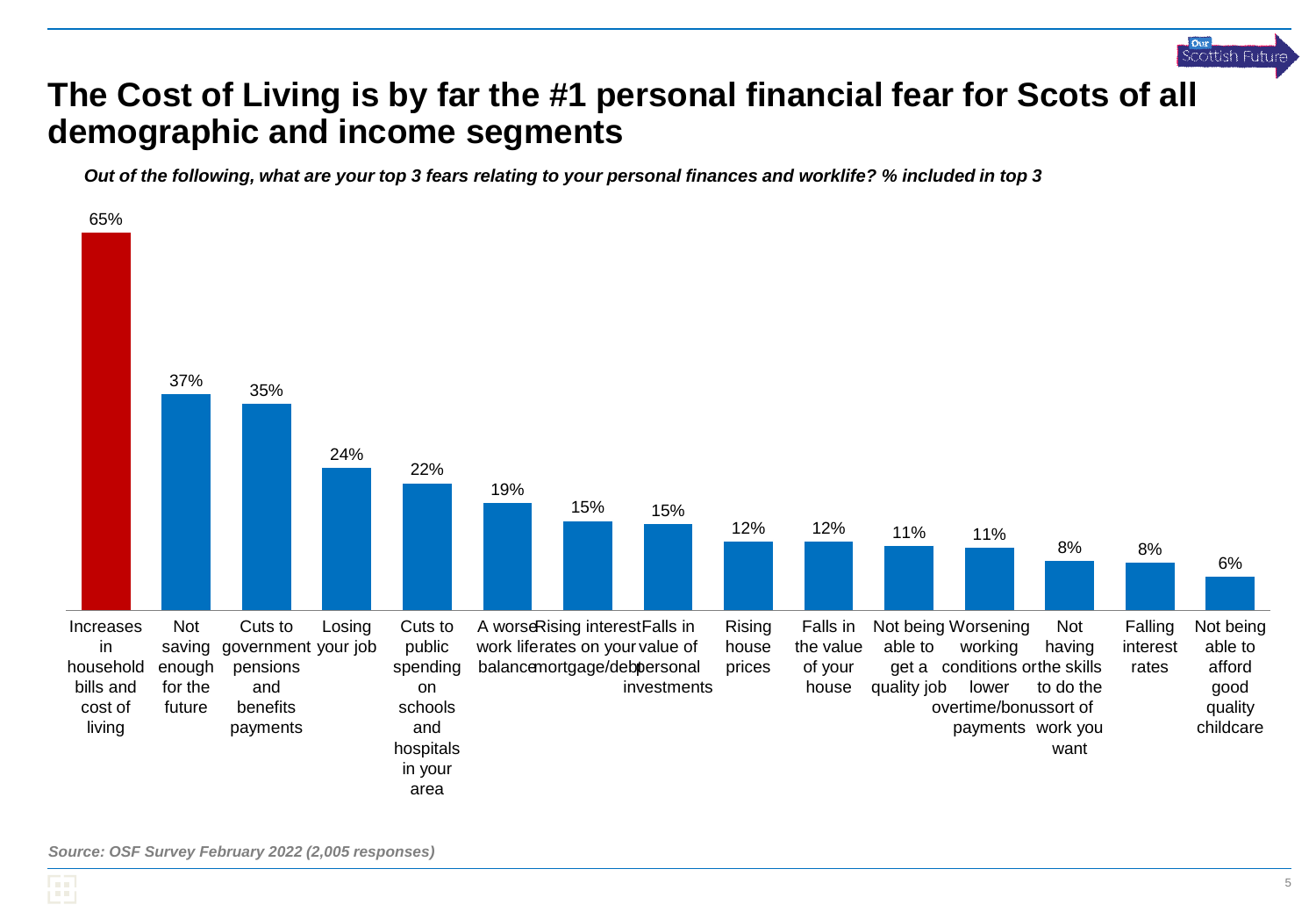

# **Around 40-50% of Scots feel financially vulnerable – around double the official poverty rate**



**If you received an unexpected bill for £500 (e.g. for boiler or car repair), how would that affect you? (by Income Decile)**



*Source: OSF Survey February 2022 (2,005 responses)*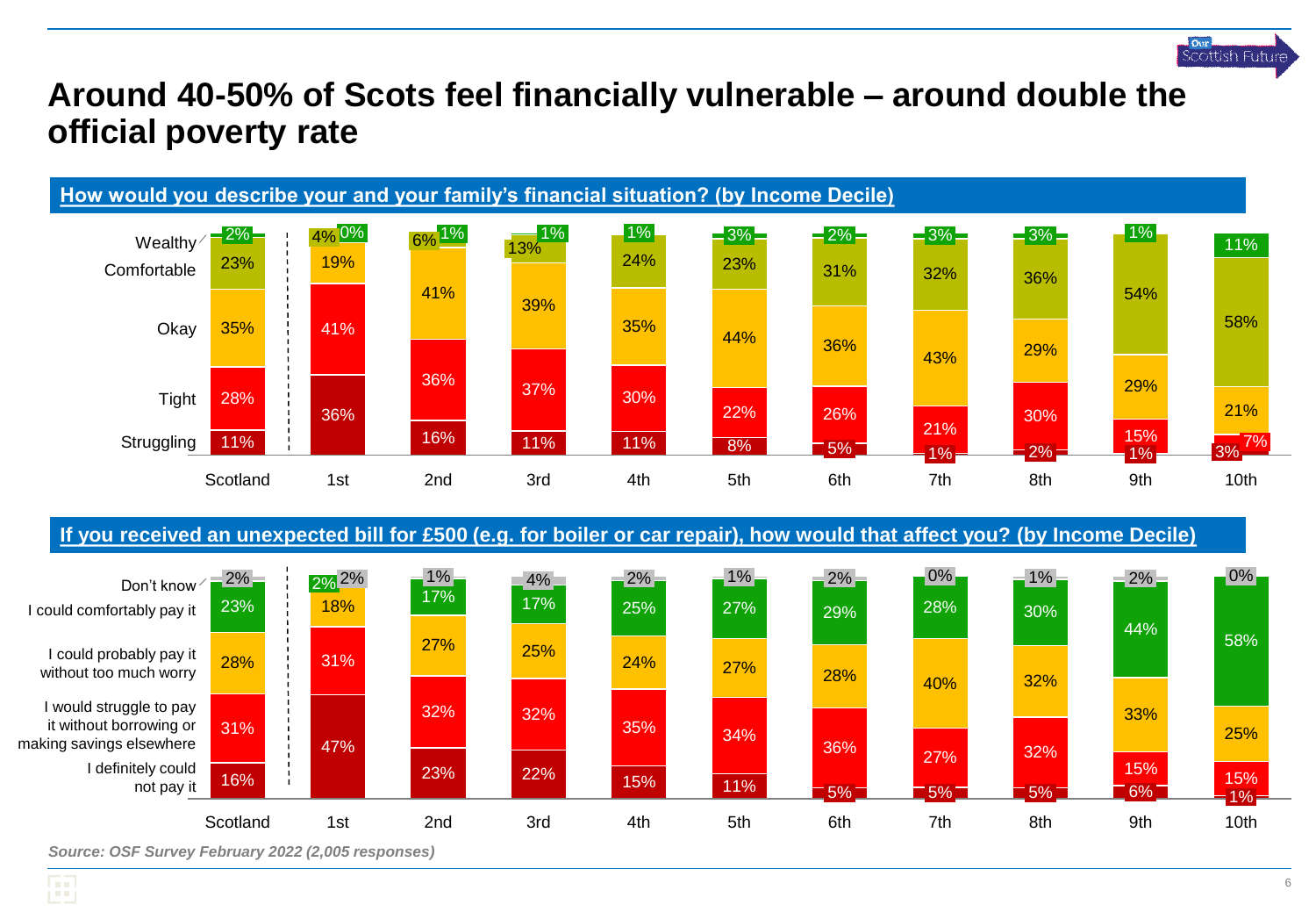### **The impact of the cost of living crisis will be felt unevenly – with the lowest income working-age households unsurprisingly the worst hit as a % income Note**: Have assumed those households that are renting

**Forecast Cost of Living Impact**



Scottish Future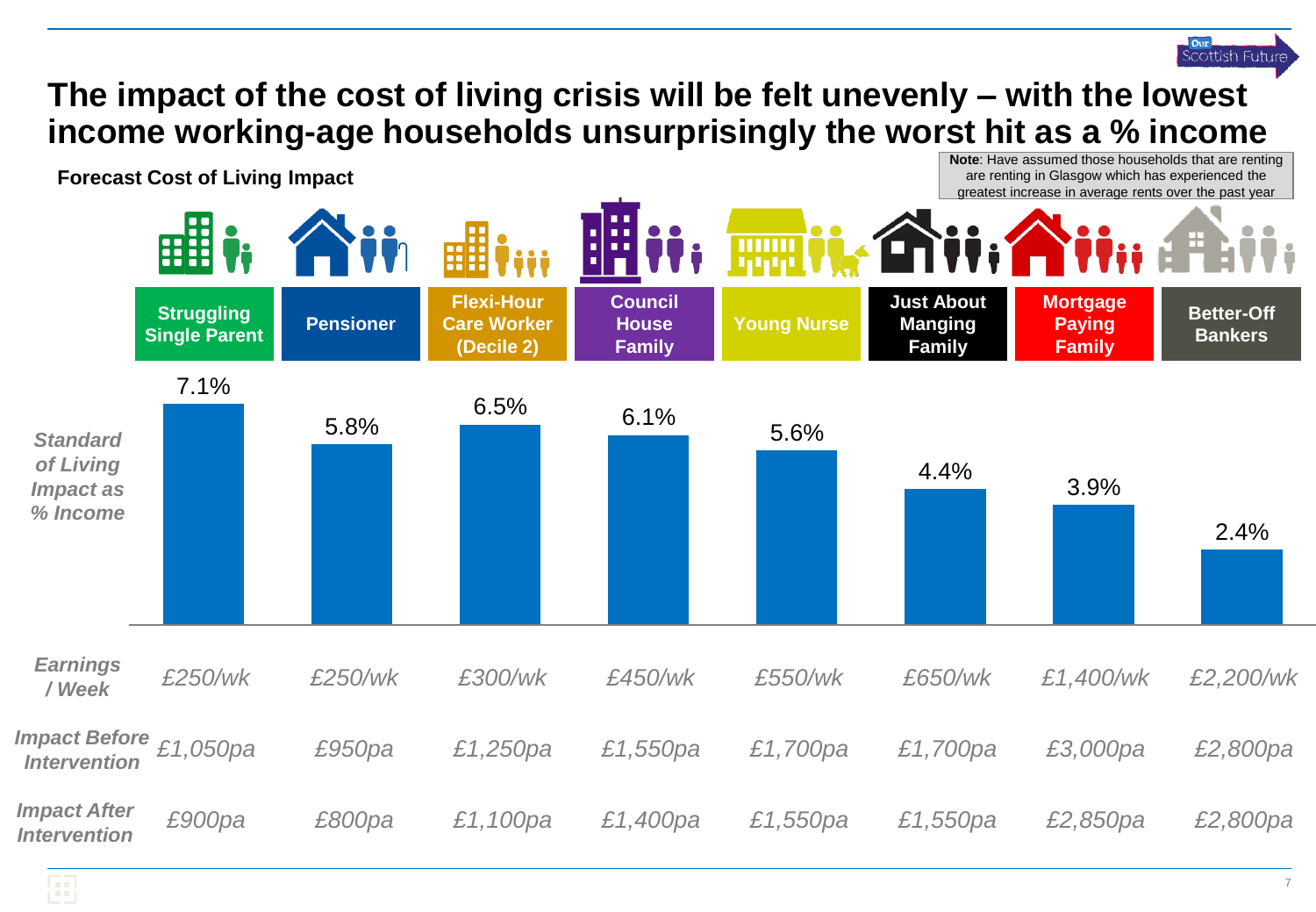

# **Scottish people are concerned about poverty and what is happening to their fellow Scots – hoping for poverty relief over any other macro indicator**

**Out of the following options, what are your top 3 hopes relating to the wider Scottish economy? % included in top 3**

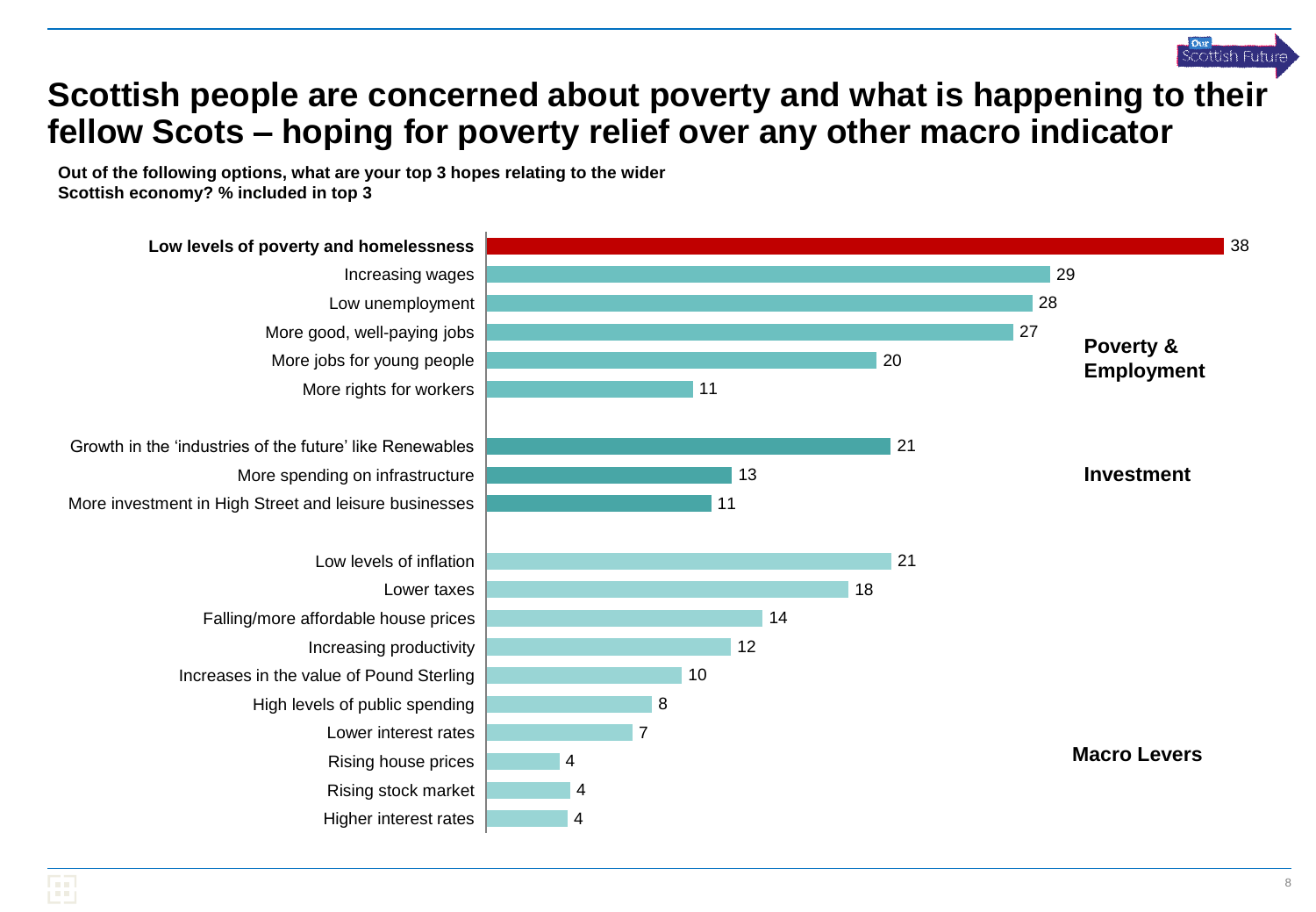

# **In most polls Scots – in particular the young – show a desire for more equality of outcome vs opportunity**

**Thinking about financial security, which statement best reflects your view?**

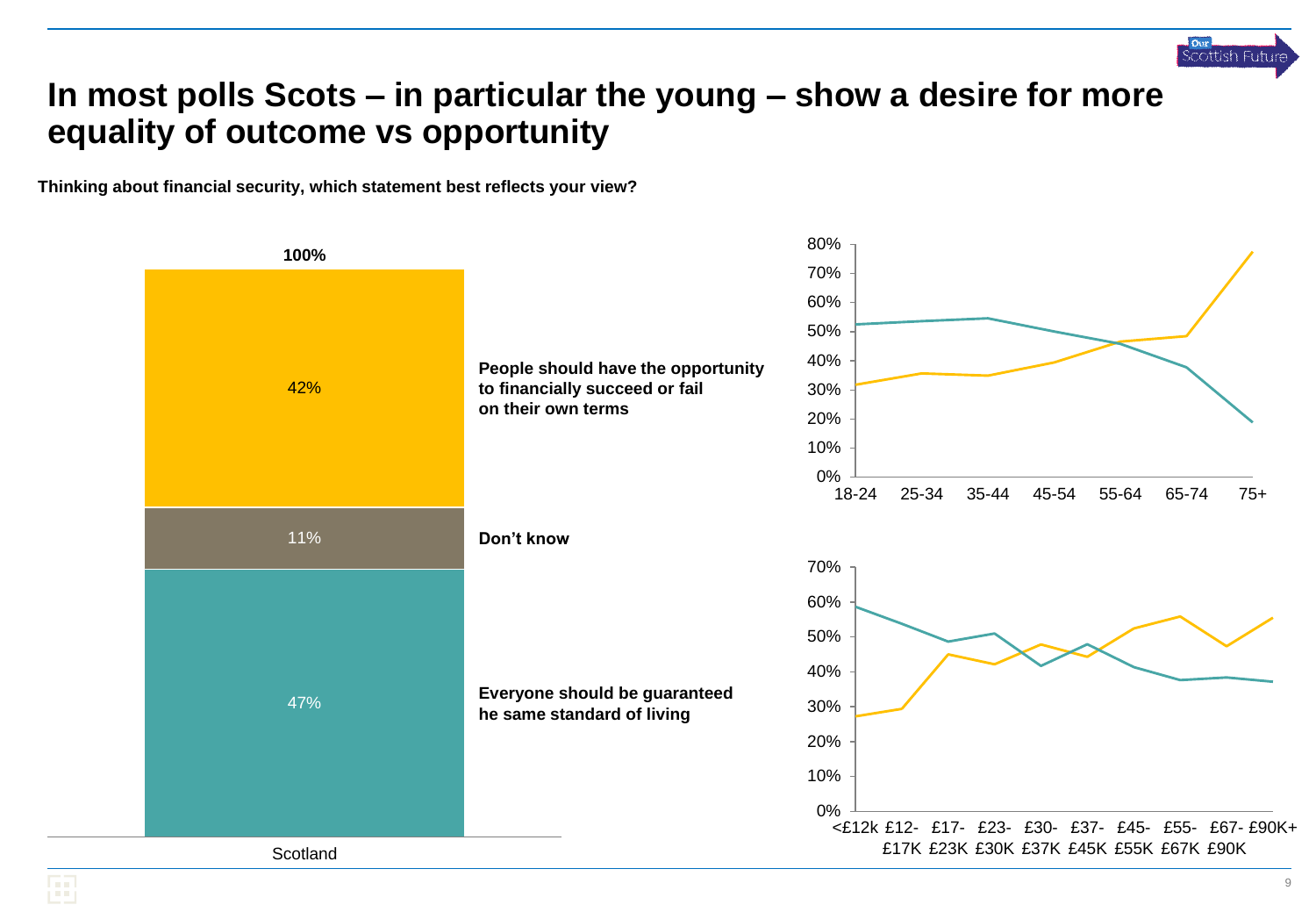#### **Short Term**



# **The short-term Cost of Living Interventions from both governments make similar mistakes around a lack of targeting at those who will need it the most**

| <b>Intervention</b>                                                                     | <b>Median Scot</b>                          | <b>Struggling</b><br><b>Single Parent</b>      | <b>Better-Off</b><br><b>Bankers</b>  | <b>Issues</b>                                                                                                                                                                                                                                                                          |
|-----------------------------------------------------------------------------------------|---------------------------------------------|------------------------------------------------|--------------------------------------|----------------------------------------------------------------------------------------------------------------------------------------------------------------------------------------------------------------------------------------------------------------------------------------|
|                                                                                         | <b>Impact (% Change Standard of Living)</b> |                                                |                                      |                                                                                                                                                                                                                                                                                        |
| <b>UK Government</b><br><b>Energy Bill Rebate</b>                                       | £200<br>3.9% without<br>3.3% with           | $£200$ (or $£0$ )<br>7.0% without<br>5.5% with | £200<br>2.0% without<br>$1.8\%$ with | Fundamentally a loan that is repaid over next 4 years<br>Very poorest households who pay for energy on key cards may not be<br>reached by the rebate                                                                                                                                   |
| <b>Scottish Government</b><br><b>Council Tax Rebate</b>                                 | £150<br>3.9% without<br>$3.4\%$ with        | £150<br>7.0% without<br>5.9% with              | £0<br>2.0% without<br>$2.0\%$ with   | Not very targeted measure: over 30% of those in highest income<br>decile benefiting, and low earners in larger properties missing out<br>Scotland did extend measure to include all on Council Tax Reduction<br>However those exempt from council tax (e.g. students) will not benefit |
| <b>UK Government</b><br><b>Council Tax Rebate</b>                                       | £150<br>3.9% without<br>$3.4\%$ with        | £150<br>7.0% without<br>5.9% with              | £0<br>2.0% without<br>2.0% with      | As in Scotland, the measure is untargeted, meaning available funds<br>are spread too thinly to properly support people through the crisis                                                                                                                                              |
| <b>Scottish Government</b><br><b>Additional £10m for</b><br><b>Fuel Insecurity Fund</b> | n/a                                         | n/a                                            | n/a                                  | Fund is managed via Local Authorities<br>It's the right kind of support, but the urgency of the situation means<br>that proactive and direct measures would be more effective, rather<br>than wait for Local Authorities to become aware of a family in crisis                         |

*Source: ONS, Statista, Scottish Government, Fraser of Allander, Financial Times*

FЛ iΞ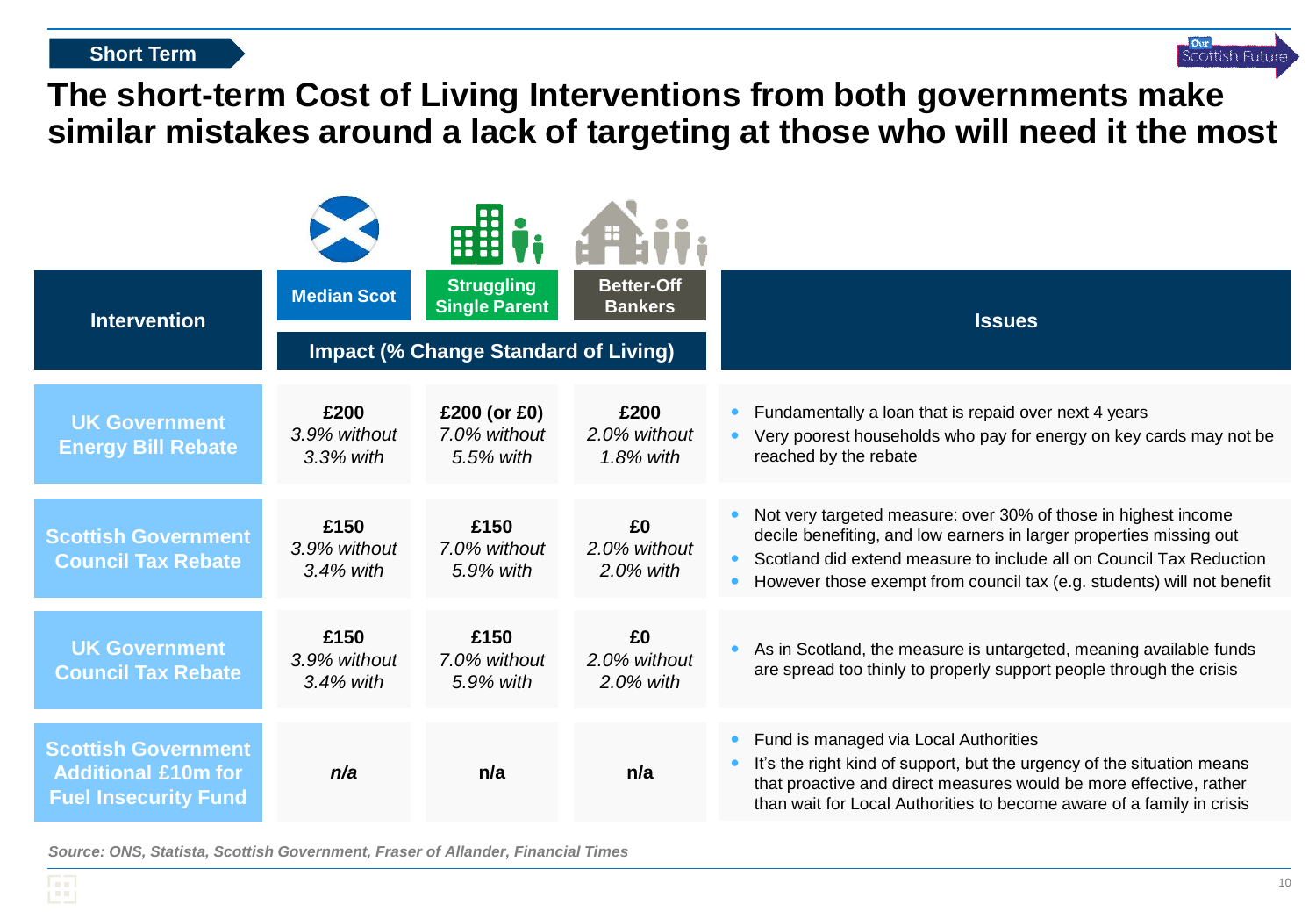#### **Short Term**



**In the short term support must be directed to the most needy households as quickly as possible: UK institutions and systems will be required to do this**

| <b>Suggested Policies for</b><br><b>Short-Term Relief</b>                  |                    | 88                                        |                                    |                                                                                                                                                                                                                                                                                            |  |
|----------------------------------------------------------------------------|--------------------|-------------------------------------------|------------------------------------|--------------------------------------------------------------------------------------------------------------------------------------------------------------------------------------------------------------------------------------------------------------------------------------------|--|
| <b>Intervention</b>                                                        | <b>Median Scot</b> | <b>Struggling</b><br><b>Single Parent</b> | <b>Estimated</b><br><b>Cost to</b> | <b>Commentary</b>                                                                                                                                                                                                                                                                          |  |
|                                                                            | <b>Impact</b>      |                                           | <b>Taxpayer</b>                    |                                                                                                                                                                                                                                                                                            |  |
| <b>Reinstate Universal</b><br><b>Credit £20 Uplift</b>                     | £0-£1k             | £1k                                       | £6bn<br>(UK)                       | The £20 uplift to Universal Credit introduced during the pandemic should be<br>reinstated during this period of high inflation; it is relatively well targeted,<br>and its regular nature is helpful for financial planning                                                                |  |
| <b>Refocus Rebates</b><br><b>Through DWP or</b><br><b>Energy Companies</b> | £0                 | £300<br>(£150 extra)                      | n/a                                | Focusing the £290m Kate Forbes package on the bottom 40% of<br>households to give them £300/head each<br>This should be directed through existing DWP or HMRC systems (or even<br>utility companies) rather than waiting for a Scottish-specific processing<br>solution                    |  |
| <b>Uprate Benefits In</b><br><b>Line with Inflation</b>                    | £0-£50             | £150-200                                  | £7.5bn                             | Benefits are currently set to increase by 3.1%, well below the 6%+ likely in<br>2022, and 7%+ peak in April 2022<br>These should be uprated from this April in line with current inflation (7%<br>$\bullet$<br>increase would be £7.5bn)                                                   |  |
| <b>Extend Covid</b><br><b>Eviction Laws</b>                                | n/a                | n/a                                       | n/a                                | There is a risk that rising bills for essentials will leave people short for what<br>$\bullet$<br>is often their biggest expense - rent<br>In the acute phase of this cost of living crisis, families should be given<br>$\bullet$<br>longer to respond to and move after eviction notices |  |
| <b>Postpone National</b><br><b>Insurance Rise to</b><br>help lower deciles | £250               | £0-50                                     | Up to £12bn<br>(UK)                | The policy should be delayed and reviewed given the CoL crisis<br>E.g. threshold for the Social Care Levy could be raised to exclude the<br>bottom 30-40% of earners, at least in the immediate term                                                                                       |  |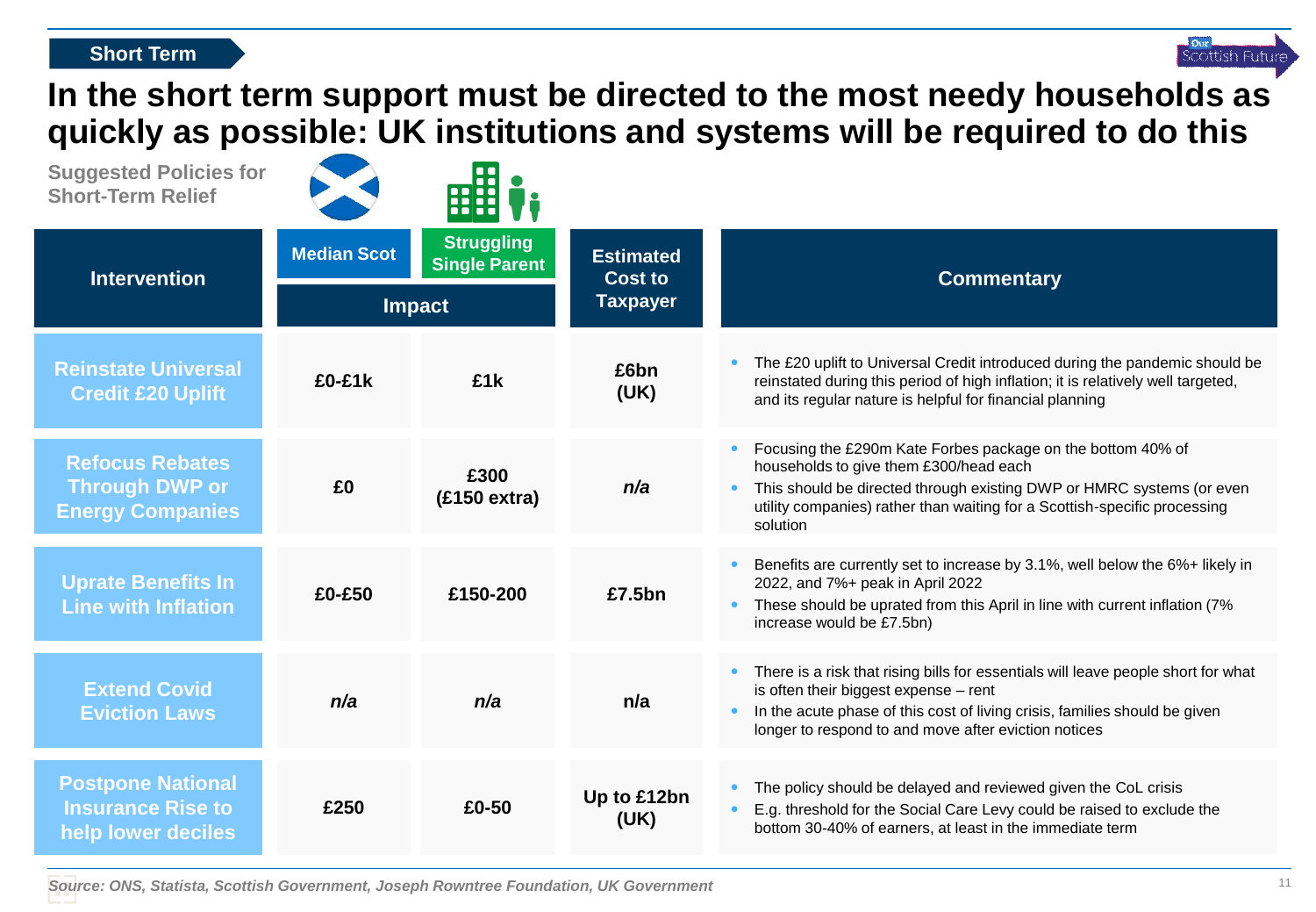

### **In addition to short-term levers, we believe that governments need to work together to deal with the medium- and long-term causes of inflation and high consumer costs**

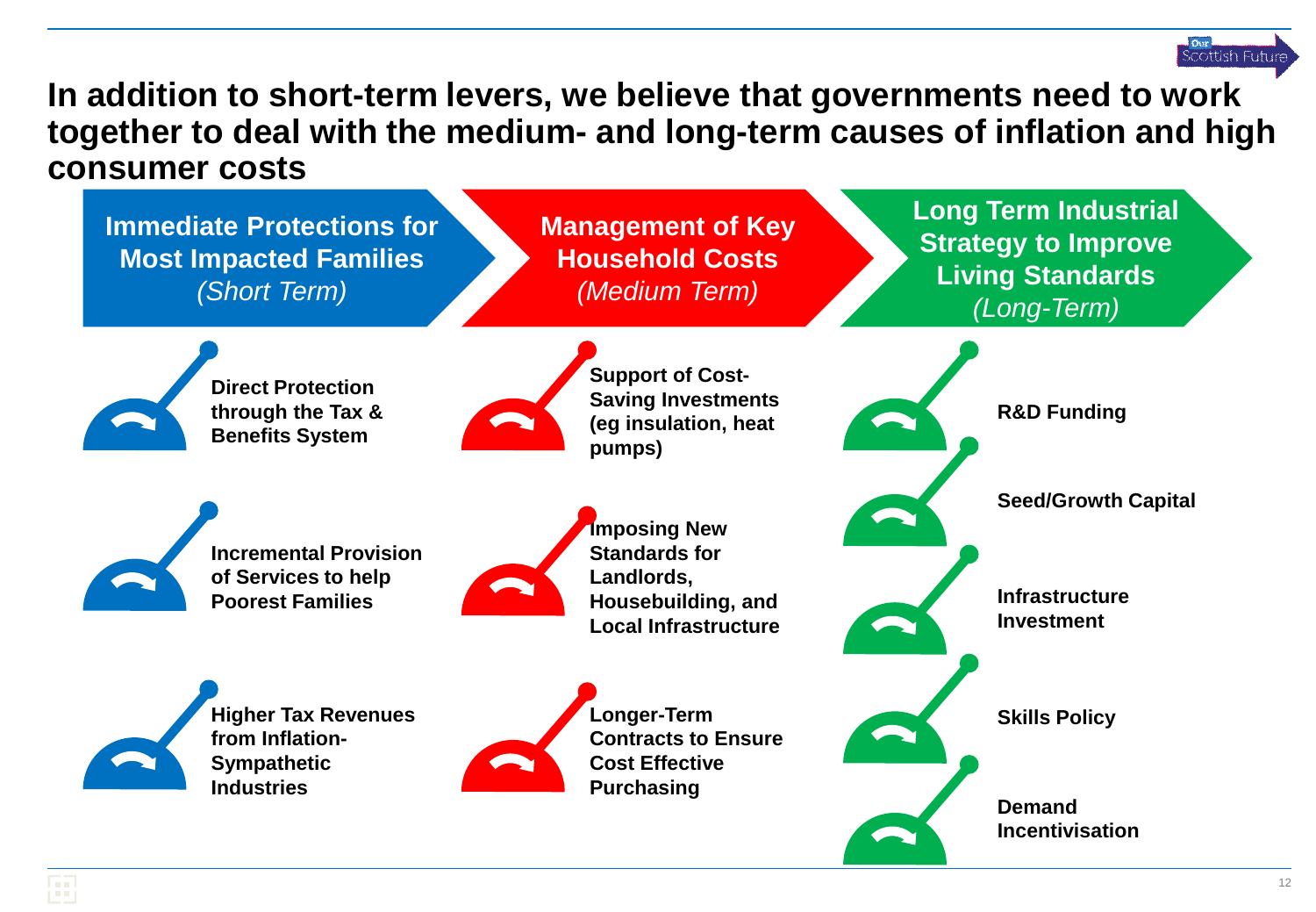

# **Control of most of these levers are shared, and it is beyond doubt that better co-operation can help make most of them more effective overall**

|                                             | <b>Control Today</b>                     | <b>Potential Benefits of Co-Operation</b>                                                                                                                                                                                                                                                                     |  |
|---------------------------------------------|------------------------------------------|---------------------------------------------------------------------------------------------------------------------------------------------------------------------------------------------------------------------------------------------------------------------------------------------------------------|--|
| <b>Direct Subsidy</b>                       | Equal<br><b>Holyrood/Westminster</b>     | • HMRC/DWP the fastest, most effective, and economically discerning routes to peoples pockets<br>• UKG borrowing/financing power enables larger overall financial envelope                                                                                                                                    |  |
| <b>Incremental</b><br><b>Provision</b>      | <b>Primarily Holyrood</b>                | • Best practice sharing around innovation and impacts (eg on extended Free School Meals) at a local<br>level                                                                                                                                                                                                  |  |
| <b>Taxation</b>                             | <b>Primarily Westminster</b>             | . Borderless taxation within the UK far harder for large companies to hide from                                                                                                                                                                                                                               |  |
| <b>Investment</b><br><b>Subsidy</b>         | <b>Primarily Holyrood</b>                | . Scaling up existing schemes between regions/nations of UK will lead to faster action than brand new<br>schemes<br>• Single schemes across UK better understood than regional/national schemes, and easier to navigate for<br>equipment providers                                                            |  |
| <b>Regulation &amp;</b><br><b>Standards</b> | <b>Equal Holyrood/</b><br>Westminster    | . Ability to pool and share risks/upsides of regulations across broader economic base increases fairness<br>. Real reduction in trade friction only comes when regulations move in parallel: significant differences<br>between Scotland and England could result in adverse incentives for largest employers |  |
| <b>Scale Purchasing</b>                     | <b>Either Holyrood or</b><br>Westminster | . UK public procurement power greater than Scotland alone for key categories (cf testing/PPE in the<br>pandemic), enabling greater scale discounts                                                                                                                                                            |  |
| <b>R&amp;D</b>                              | <b>Primarily Westminster</b>             | • Combining institutions across the UK into relevant programmes (as Horizon does across the EU) should<br>improve impact<br>• Shared priorities on key industries should enable greater focus on where Scotland wants to win                                                                                  |  |
| <b>Capital</b>                              | Equal<br><b>Holyrood/Westminster</b>     | . Scotland should be able to benefit more from London/the South East's VCs and PE firms<br>• The UK public purse as a whole has more power to stimulate growth in key sectors                                                                                                                                 |  |
| <b>Infrastructure</b>                       | <b>Primarily Holyrood</b>                | • UK financing and capital raising ability critical for funding new telco/transport infrastructure<br>• Cross-border transmission infrastructure critical for maximising renewable energy potential                                                                                                           |  |
| <b>Skills</b>                               | <b>Primarily Holyrood</b>                | · Scotland can access UK skill development courses/resources beyond its borders, as well as skilled<br>individuals living in the rest of the Uk to kick-start growth industries                                                                                                                               |  |
| <b>Demand</b><br><b>Incentivisation</b>     | <b>Either Holyrood or</b><br>Westminster | Similarly as for Scale Purchasing - financial power of whole of UK greater for stimulating innovation<br>than Scotland alone                                                                                                                                                                                  |  |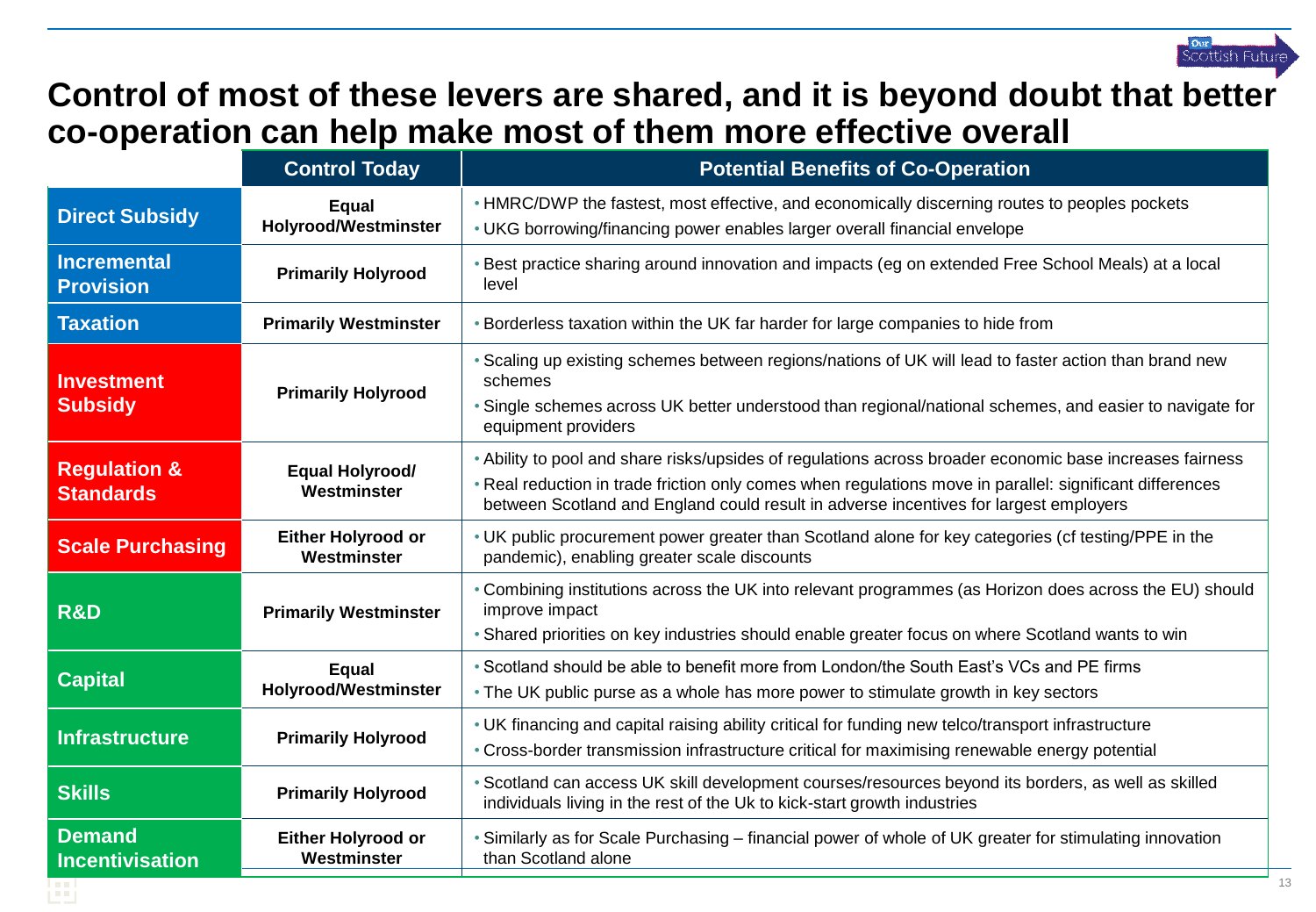### **Medium-Term**



# **In the medium-term, a joint policy agenda could bring down the cost of housing and utilities for all Scots**

|                                                                                                                                                     | <b>Policy</b>                                                                                                                                         | <b>Description</b>                                                                                                                                             |  |  |
|-----------------------------------------------------------------------------------------------------------------------------------------------------|-------------------------------------------------------------------------------------------------------------------------------------------------------|----------------------------------------------------------------------------------------------------------------------------------------------------------------|--|--|
| <b>Increasing Accessible</b>                                                                                                                        | Land value taxation                                                                                                                                   | • Reducing practice of landbanking by housebuilders - creating more of a<br>'use it or lose it' mentality to development                                       |  |  |
| <b>Housing Supply</b>                                                                                                                               | <b>Local Taxation Variations</b>                                                                                                                      | • Allowing local caps for LBTT to vary against house prices (eg for<br>Glasgow), and allowing taxation of second home ownership on a recurring<br>basis        |  |  |
| <b>Lowering Housebuilding</b><br><b>Costs</b>                                                                                                       | <b>Timber Frame/MMC Capacity</b><br>Investment                                                                                                        | . Investing in modular/offsite housebuilding methods to reduce costs and<br>increase industry capacity in Scotland                                             |  |  |
| <b>Securing Renters</b>                                                                                                                             | <b>Rights to Long-Term Rent Guarantees</b>                                                                                                            | • Hedging long-term rental agreements to interest rates/mortgage costs<br>rather than house price inflation                                                    |  |  |
|                                                                                                                                                     | <b>Superior Housing Standards</b>                                                                                                                     | . Improving insulation and upkeep requirements using existing landlord<br>register system                                                                      |  |  |
| <b>Upskilling and Capitalising Insulation</b><br>Programmes<br><b>Reducing Home Heating</b><br><b>Costs</b><br>Investing in Heat Pump Manufacturing |                                                                                                                                                       | • Jointly investing in new skills, and procurement of materials across<br>Scotland and UK to speed up currently separate insulation installation<br>programmes |  |  |
|                                                                                                                                                     | • Joint investment in/procurement of (/market making for) domestic heat<br>pump manufacturing that can reduce individual home heating costs by<br>25% |                                                                                                                                                                |  |  |
|                                                                                                                                                     | Scottish Water Debt Forgiveness                                                                                                                       | • Taking a poverty lens to water bill debt with state-owned Scottish water                                                                                     |  |  |
| <b>Right to Infrastructure</b>                                                                                                                      | <b>Cheaper Bus and Train Fares</b>                                                                                                                    | . Investing in capacity to drive up ridership and drive down prices for most                                                                                   |  |  |
|                                                                                                                                                     | <b>Free Basic Data</b>                                                                                                                                | . Working with telecoms companies to extend some COVID policies                                                                                                |  |  |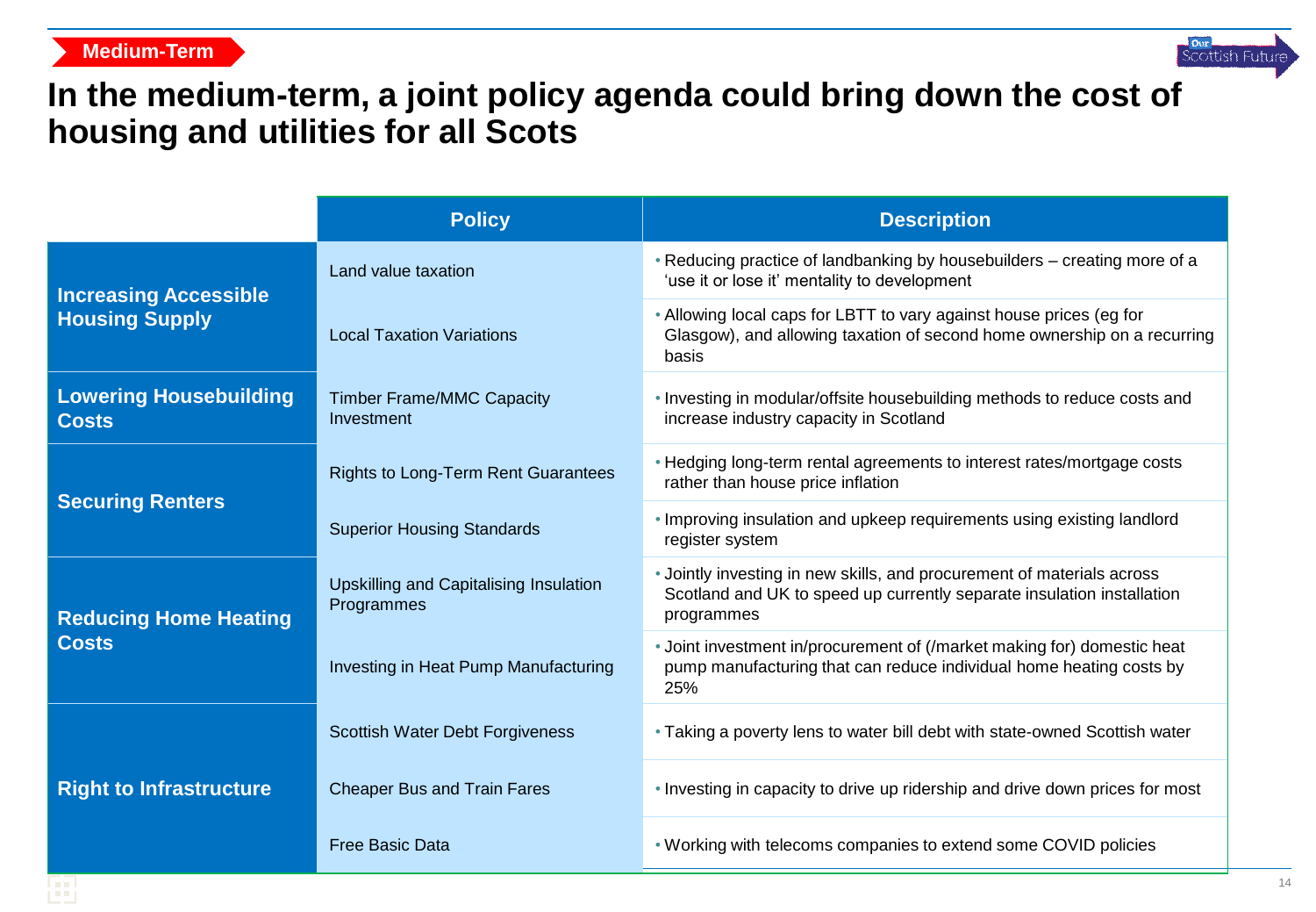**Long Term**



# **Despite fine words Scotland's spending on Industrial policy has barely created any growth over the last 5 years**

**UK Spending on Enterprise and Economic Development as % GVA vs Economic Growth 2015-19 by Region**



*Source: ONS, Statista, Scottish Government*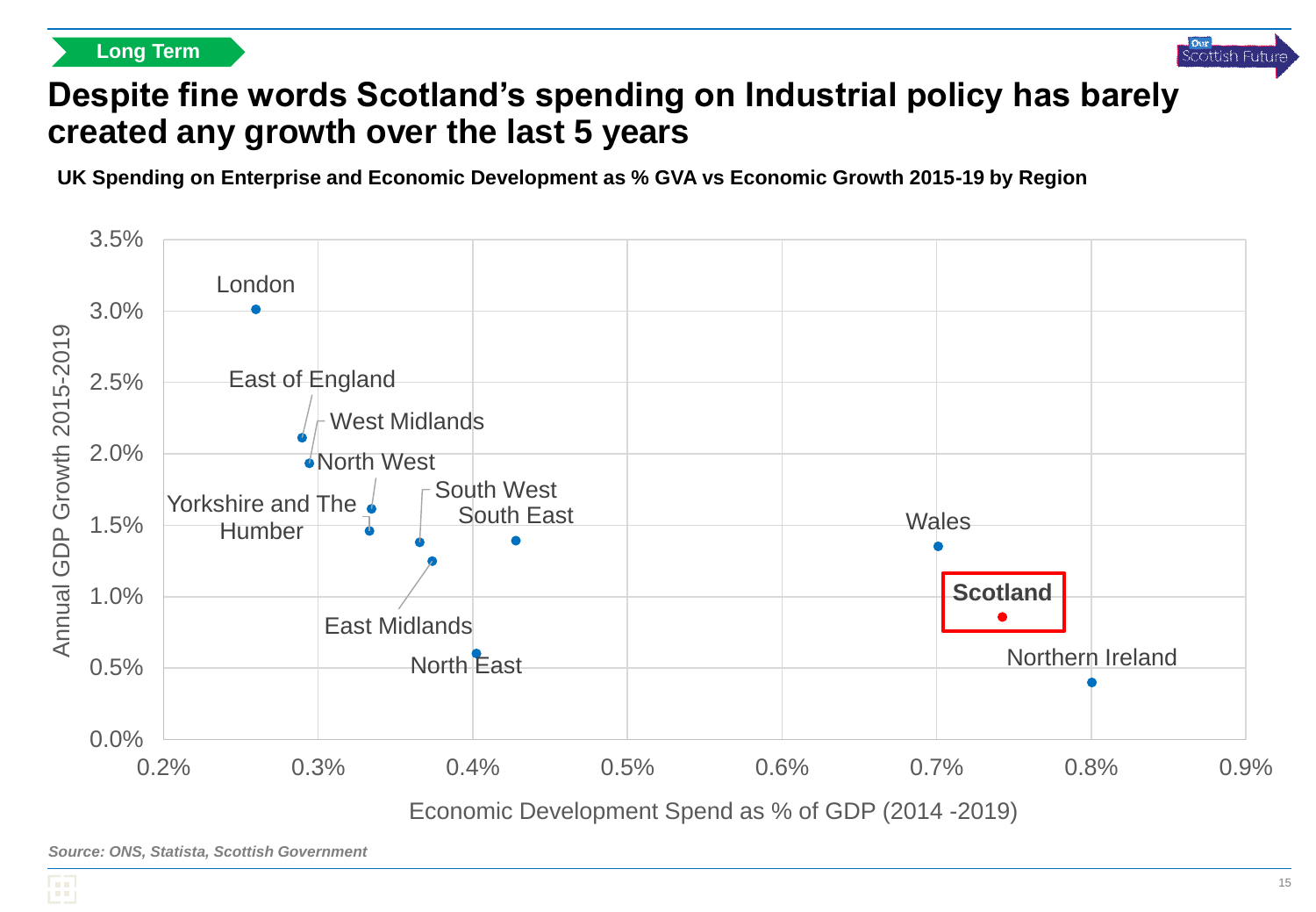**Long Term**



# **Specific plans are required for the industries Scots want to invest in, and cross-UK co-operation will be essential for any of them to be successful**



**Which Industries should Scotland's Economy Prioritise?**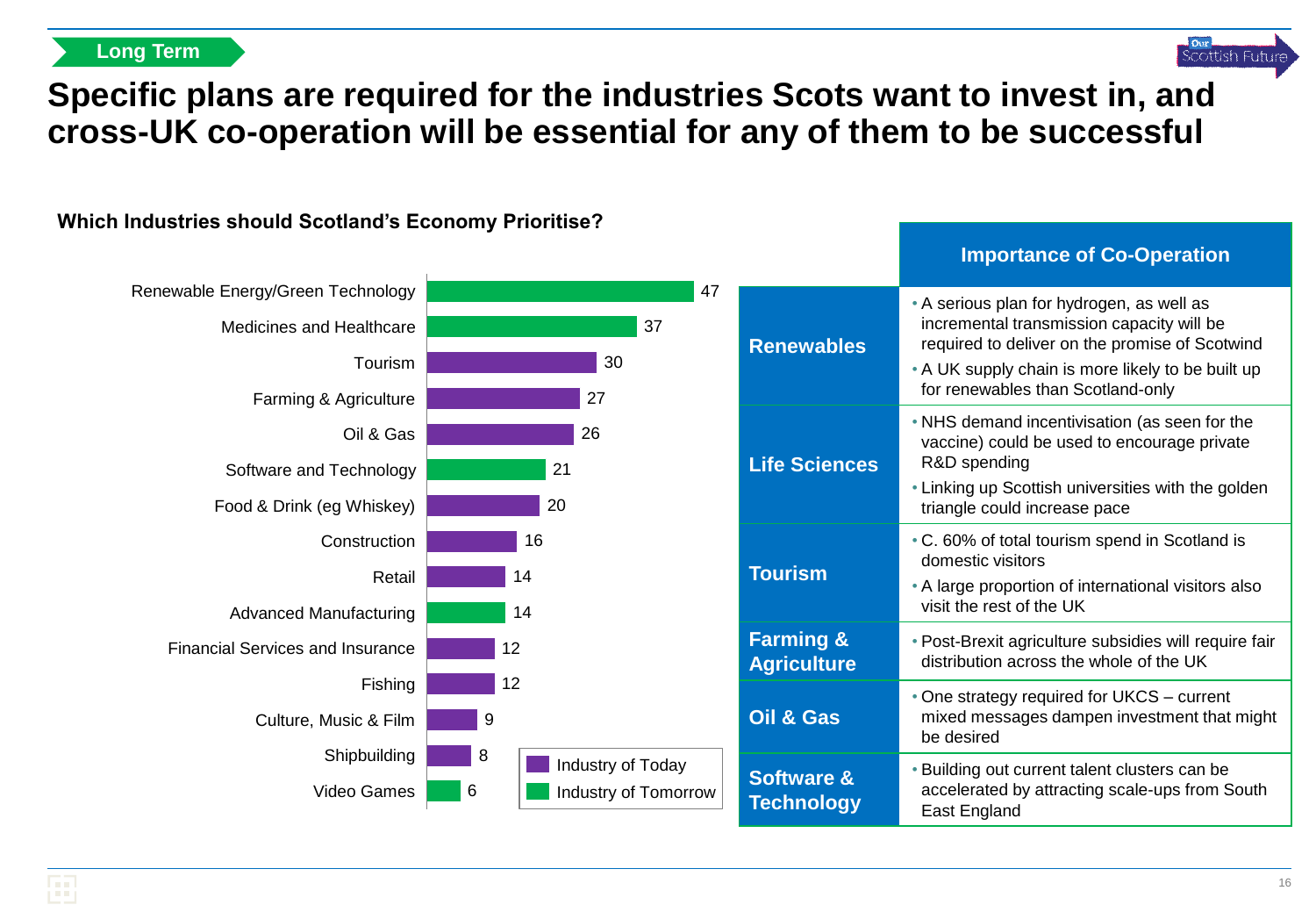### **Long Term**



## **The Scottish National Investment Bank – if made a co-operative institution with joint funding – could become the centrepiece of Scotland's industrial strategy**

|           | The Scottish National Investment Bank -<br><b>Maximising the Opportunity</b>                                                                                                                                       | <b>Today</b>                                                   |                                                           | <b>Tomorrow?</b>                                                                                                                                                                                                                                                                                                                                                                                               |
|-----------|--------------------------------------------------------------------------------------------------------------------------------------------------------------------------------------------------------------------|----------------------------------------------------------------|-----------------------------------------------------------|----------------------------------------------------------------------------------------------------------------------------------------------------------------------------------------------------------------------------------------------------------------------------------------------------------------------------------------------------------------------------------------------------------------|
|           | Substantial capital and investment is required to<br>transition the Scotland to a higher productivity,<br>greener, fairer economy than today                                                                       | <b>Scottish Government</b><br>$\bullet$                        | <b>Who Owns It?</b>                                       | Joint Venture, led by Scottish<br><b>Government</b><br>£1bn+ annual funding                                                                                                                                                                                                                                                                                                                                    |
|           | The Scottish National Investment Bank - operating like<br>a sovereign wealth fund - could be a huge component<br>in that transition, but appears hamstrung by lack of<br>capital and a tight definition of mission | £200-300m annual funding                                       |                                                           |                                                                                                                                                                                                                                                                                                                                                                                                                |
|           | Only c.£200-300m annual investment envelope<br>$\equiv$                                                                                                                                                            |                                                                |                                                           | Debt & Equity to start ups                                                                                                                                                                                                                                                                                                                                                                                     |
|           | - And only via debt/equity, not overlapping any<br>existing agencies or private capital                                                                                                                            | Debt & Equity, primarily to<br>start-ups/scale-ups             | <b>What</b><br><b>Investments</b><br><b>Does It Make?</b> | <b>Export Guarantees</b><br>Incentives to Invest in<br><b>Scotland</b><br>Focus on key industries (ie life<br>sciences, digital, high tech)<br><b>Supporting scale-ups</b><br><b>Creating National Champions</b><br>and 'Hero' hub employers<br>Some direct investments<br>But also indirect funding<br><b>Scottish arms of existing</b><br>successful VCs or bringing in<br>industry-experienced co-investors |
| $\bullet$ | A more ambitious mandate could have greater impact                                                                                                                                                                 |                                                                |                                                           |                                                                                                                                                                                                                                                                                                                                                                                                                |
|           | Involving UK Government - as well as<br>÷,<br>representatives of Scottish regions - as co-<br>investors                                                                                                            | <b>Focus on broad missions</b><br>(Improving Places, Net Zero, | <b>What</b>                                               |                                                                                                                                                                                                                                                                                                                                                                                                                |
|           | Aiming to create national champions in key<br>industries of the future                                                                                                                                             | <b>Harnessing Innovation)</b><br><b>Supporting scale-ups</b>   | <b>Mandate?</b>                                           |                                                                                                                                                                                                                                                                                                                                                                                                                |
|           | Incentivising exports and job-creation                                                                                                                                                                             |                                                                |                                                           |                                                                                                                                                                                                                                                                                                                                                                                                                |
|           | Partnering with private funds to bring more capital<br>to Scotland                                                                                                                                                 |                                                                |                                                           |                                                                                                                                                                                                                                                                                                                                                                                                                |
|           | Over time this model could be extended by the UK<br>Government so that it is a shareholder in multiple<br>regional investment banks                                                                                | <b>Direct investments, directly</b><br>originated              | <b>How</b><br><b>Executed?</b>                            |                                                                                                                                                                                                                                                                                                                                                                                                                |